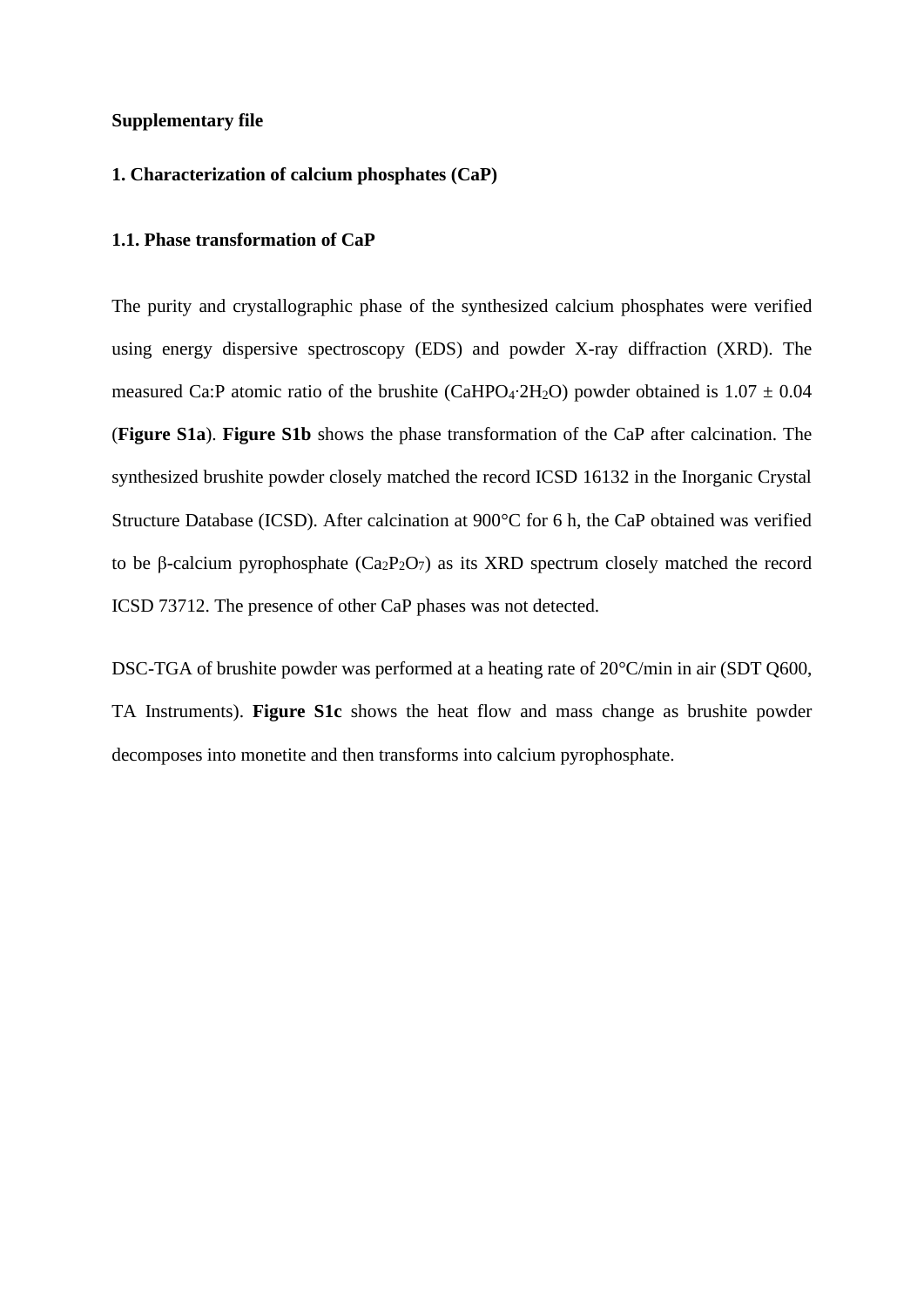

**Figure S1**. (a) EDS spectrum of the synthesized brushite on silicon wafer. (b) Powder XRD spectra of the synthesized brushite before (top) and after (bottom) calcination at 900°C. Peaks labeled according to ref [38]. (c) DSC-TGA of brushite powder in air.

# **1.2. Dimensions of synthesized brushite microplatelets in inks**

The formation of the filament microstructure would not have been possible with the use of spherical or random-shaped brushite microparticles or nanoparticles. Thanks to the high aspect ratio of the brushite microplatelets, shear stresses against the nozzle wall induced preferential alignment of the anisometric particles, thereby producing the characteristic core-shell microstructure.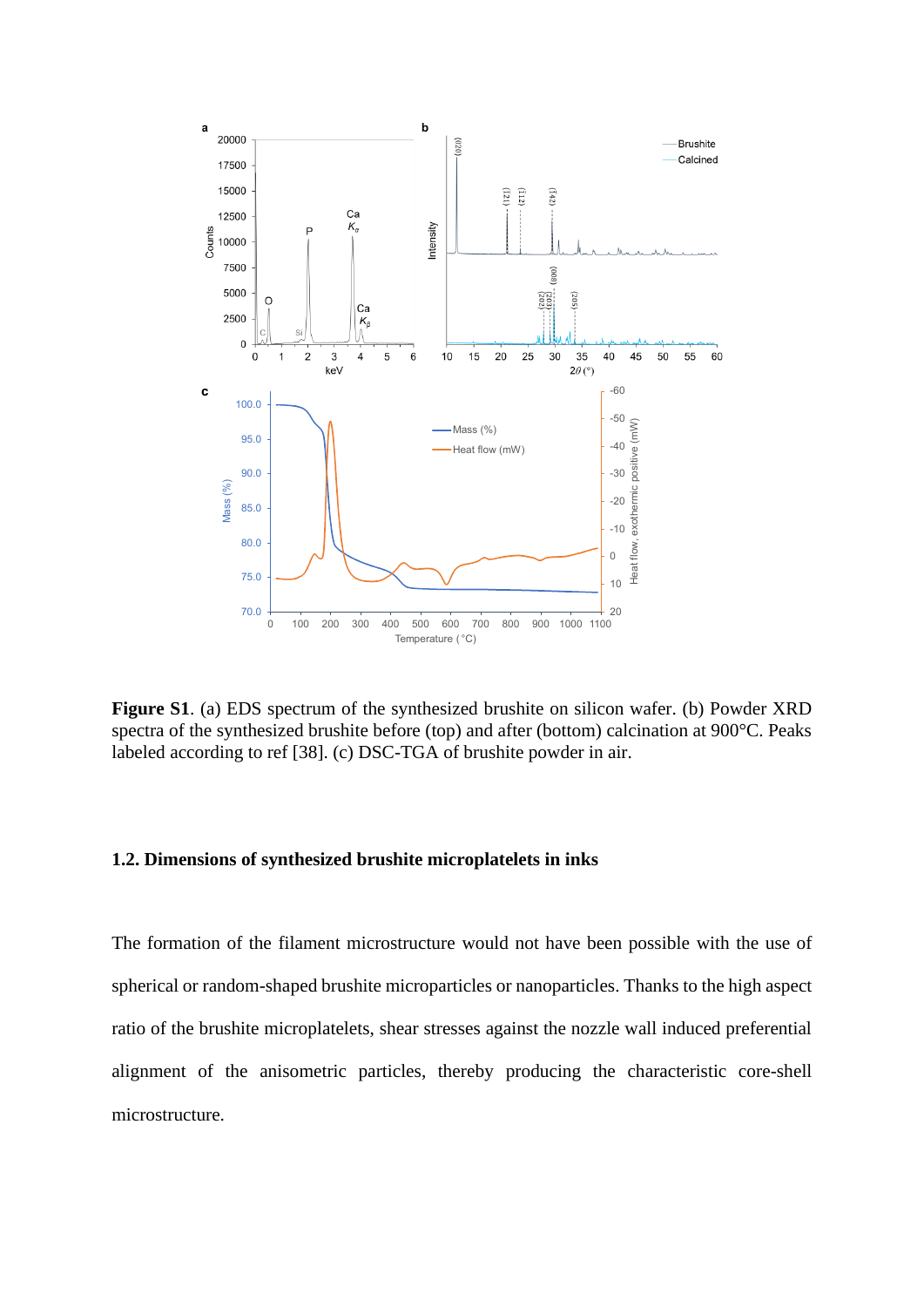

**Figure S2**. (a) Length and (b) thickness of synthesized brushite microplatelets, measured from scanning electron micrographs.

# **2. Rheological properties of brushite ink**

In the absence of brushite and surfactant, the viscosity of 7 wt% PVP in water is  $1.27 \pm 0.15$ Pa⋅s. As expected, the ink's zero shear viscosity increases with solid loading of brushite microplatelets (**Figure S3**). 27 vol% brushite ink appears paste-like while 21 vol% brushite ink appears liquid-like.



**Figure S3**. Zero shear viscosity of brushite inks as a function of solid loading.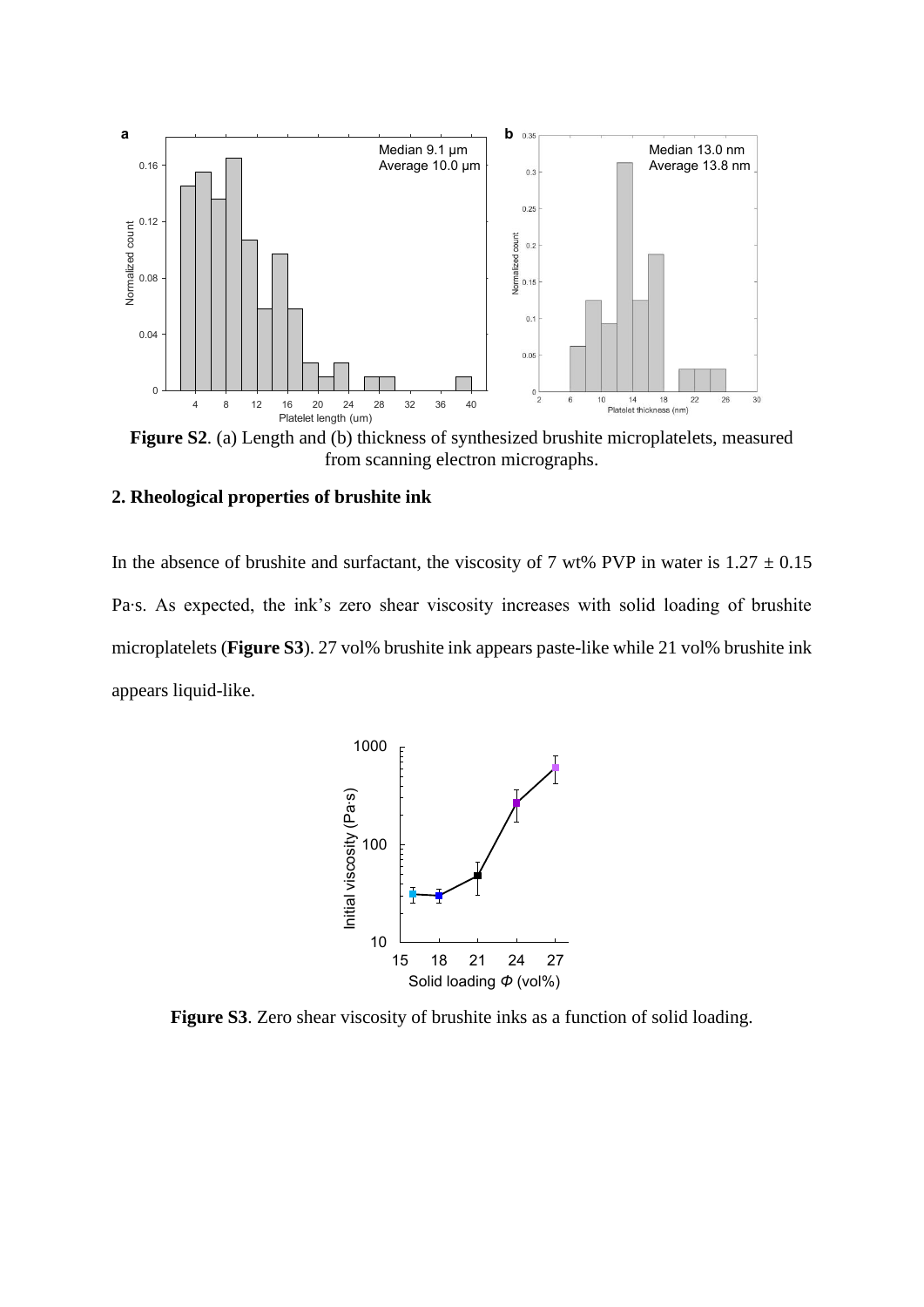#### **3. Direct extrusion of brushite ink**

#### **3.1.Volume flow rate of ink extrusion**

Given conservation of volume of an incompressible ink, the volume flow rate of ink extrusion out from the nozzle, *Q*, is equal to the volumetric rate of ink entering the nozzle from the syringe. In our setup as shown in Figure 1, *Q* is given by the plunger speed multiplied by the horizontal cross-section area of the ink barrel. The plunger speed was found to increase linearly with the nozzle diameter *d*, flow rate multiplier *f* and print speed *v* (**Figure S4**). Hence, the volume flow rate *Q* at various print parameters can be easily derived for subsequent shear rate calculations.



**Figure S4**. Plunger speed as a linear function of the print parameters *d*, *f*, and *v*.

## **3.2.Effect of nozzle size on platelet alignment**

The time required for platelets to align tangentially to the nozzle wall is inversely proportional to the shear rate at the core-shell border (**Figure S5**). Furthermore, the alignment time is inversely proportional to the nozzle diameter (**Figure S5 inset**).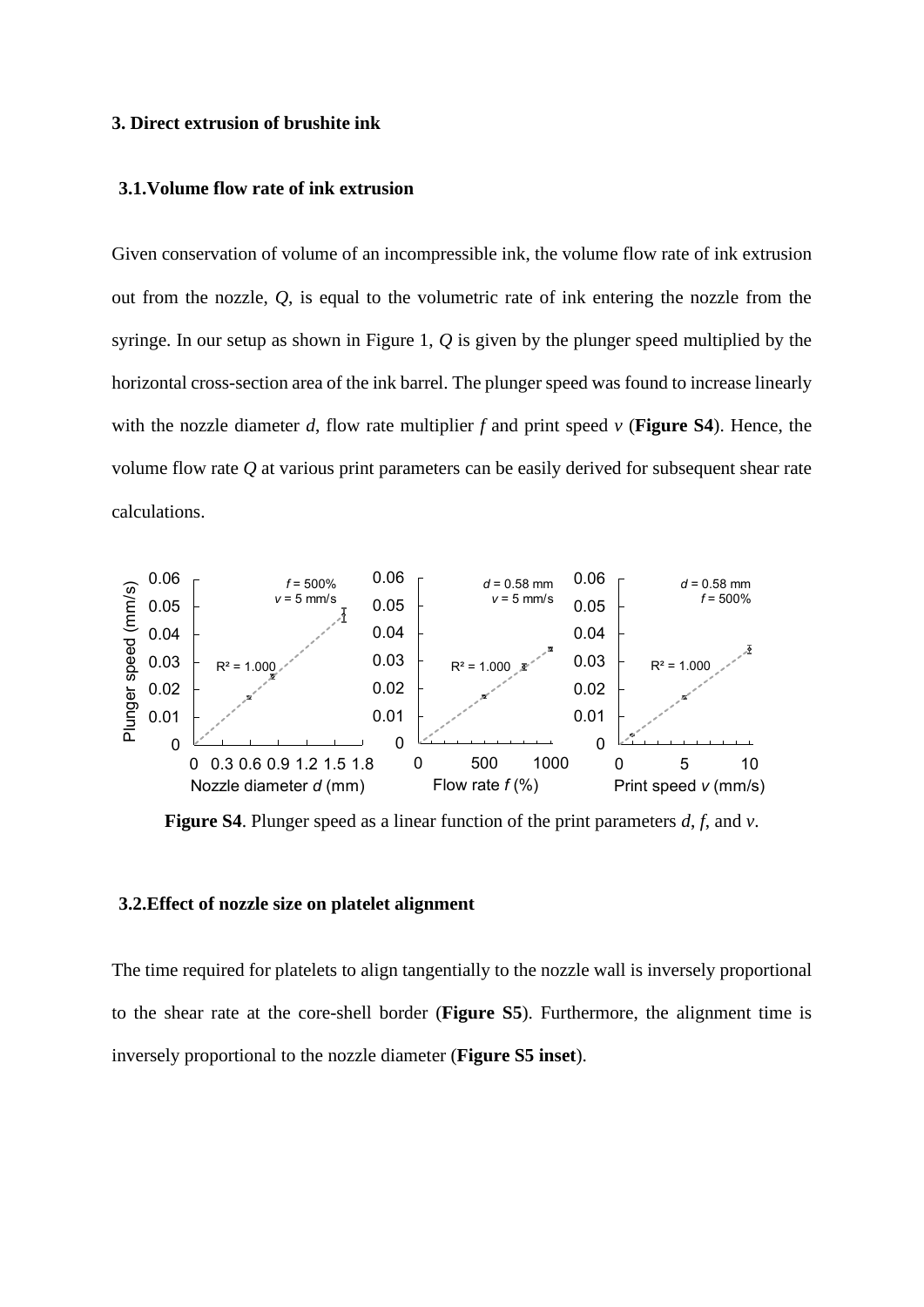

**Figure S5**. Alignment time as a function of the estimated shear rate at the core-shell border. Inset shows the alignment time is inversely proportional to the nozzle diameter.

The extrusion of brushite microplatelets suspended in 7% PVP down the nozzle may be modeled as laminar flow of incompressible oblate particles suspended in a Newtonian fluid down a pipe. Simulations for oblate particles based on Jeffery's orbits have predicted "logrolling" rotational motion, "inclined" mode without rotation when wall effects dominate, or an "intermediate" state <sup>[48]</sup>. In the "inclined" mode, particles are almost tangent to the pipe wall, which could correspond to the platelets in the "shell" of our filaments<sup>[48]</sup>. The platelets at the "core" resembles the oblate particles in the "intermediate" state as the angle is typically less than 70° (**Figure 6e**).

# **4. Print quality of 21 vol% brushite ink**

# **4.1.Buildability of 21 vol% brushite ink**

Figure 8c shows the green brushite body with only one layer of filaments spanning over the support layers. From the follow-up buildability test with a similar print design (**Figure S6**), we can see that the brushite ink had sufficient buildability to support the weight of 4 additional layers on top even when partially unsupported beneath. Filament collapse did not occur. Future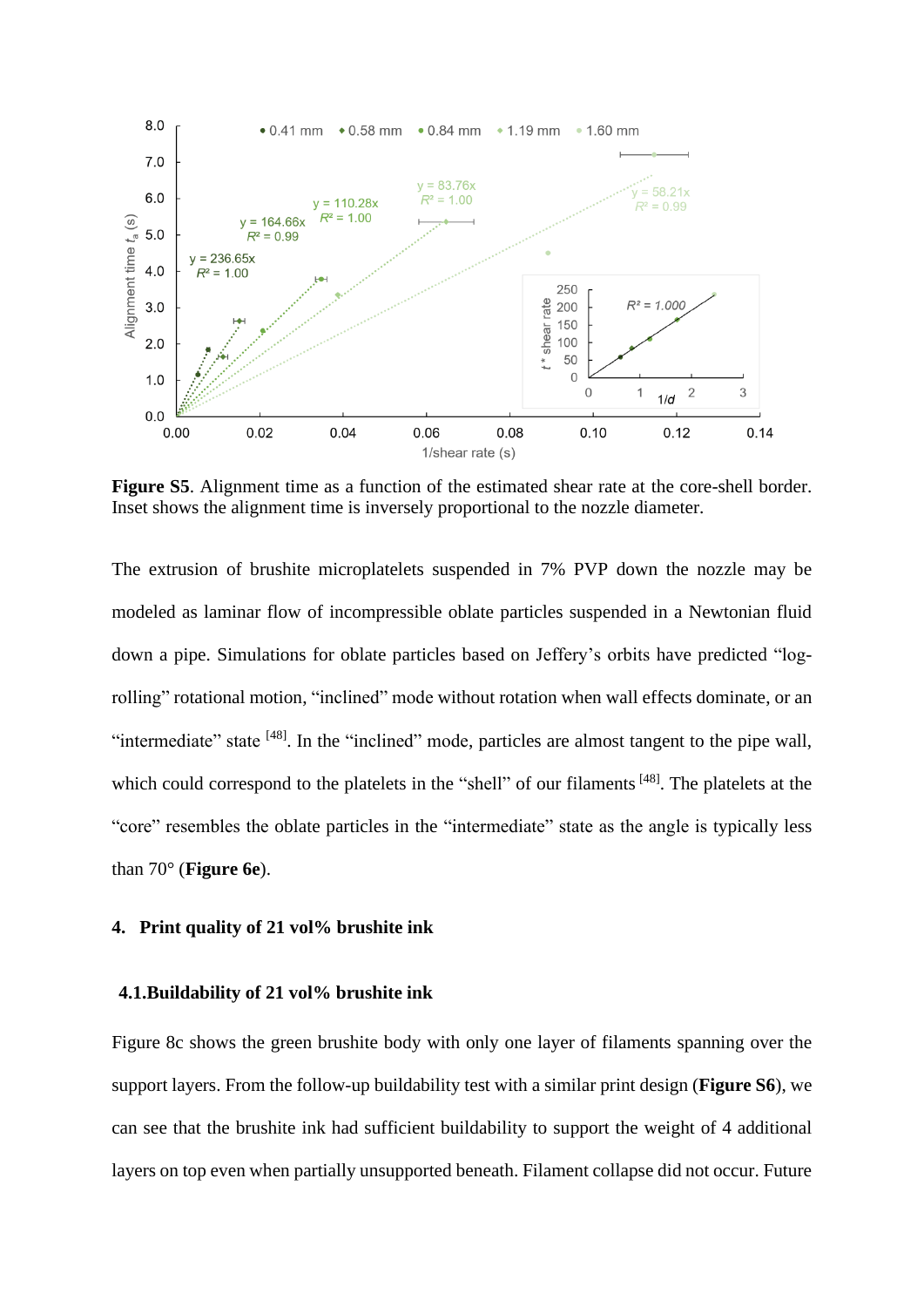work could quantify vertical deformation and filament sagging as well as print fidelity of small features by laser scanning confocal microscope.



**Figure S6**. Brushite green body printed at  $d = 0.58$  mm,  $f = 500\%$ , and  $v = 5$  mm/s. According to Smay *et al.* (2002)<sup>[43]</sup>, the ink elasticity required to resist deformation within 5% of filament diameter is given by

$$
G' \ge 1.4 \rho_{\text{eff}} g \left( \frac{L}{d_{\text{filament}}} \right)^4 d_{\text{filament}} \tag{A.1}
$$

where  $\rho_{\text{eff}} = \rho_{\text{ink}} = 1.33$  for the specific gravity of 21 vol% brushite ink here, *g* is the gravitational constant,  $L$  is the center-to-center span, and  $d_{\text{filament}}$  is the filament diameter. Estimating  $d_{\text{filament}}$  as ~1000 µm in the green body for  $d = 0.58$  mm and  $f = 500\%$ , Smay's criterion suggests a minimum *G'* of 1~1.5 MPa required to span across 2.8 mm. Given the *G'* under 0.001 MPa as shown in Figure 3c, the ability of 21 vol% brushite ink to span 2.8 mm without sacrificial supports has demonstrated a remarkable breakthrough from Smay's criterion.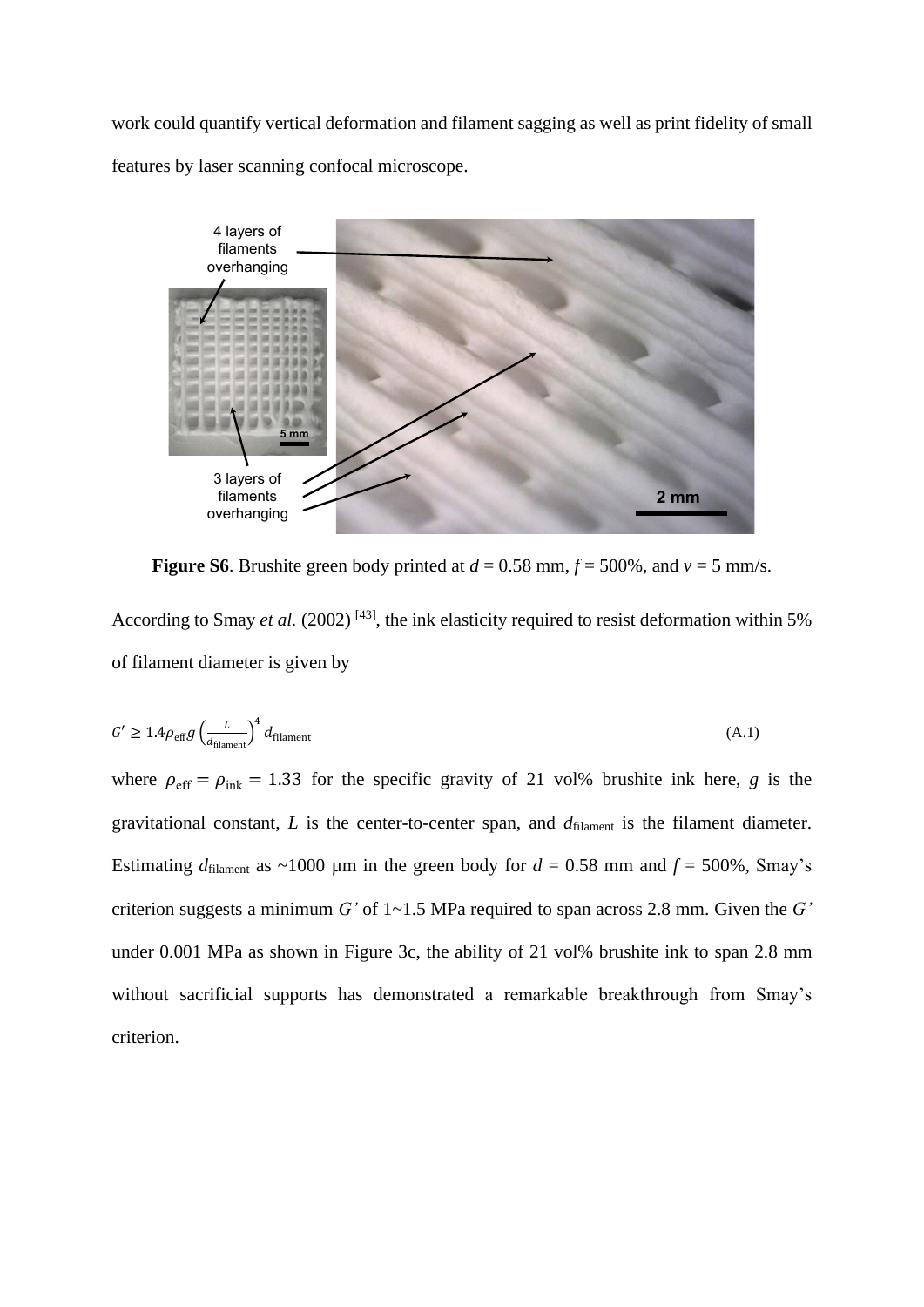### **4.2.Surface roughness**

A 4-layer thick rectangle was printed with infill density 50%, 0.58 mm nozzle, flow rate 500%, and print speed 5 mm/s at room temperature (**Figure S7, bottom right**). The surface roughness was measured with laser scanning microscope (Keyence), giving an area roughness  $R_a = 66$ µm. At the 3 white lines shown in the figure inset (**Figure S7, top right**), we obtain average line roughness of  $R_z = 185 \mu m$  and  $R_a = 57 \mu m$ . Compared to the filament width and layer height, the outer surface roughness is quite high. With reference to Figures 7a and 8d, it is no surprise that rounded filaments will produce rough surface features on the outermost top surface when closely spaced. Indeed, the individual filaments are well-defined and highly resolved across the entire surface of the rectangle.



**Figure S7**. Topology of rectangle printed at  $I_f = 50\%$ ,  $d = 0.58$  mm,  $f = 500\%$ , and  $v = 5$  mm/s. Top right: line roughness measurements. Bottom right: Optical scan of printed rectangle.